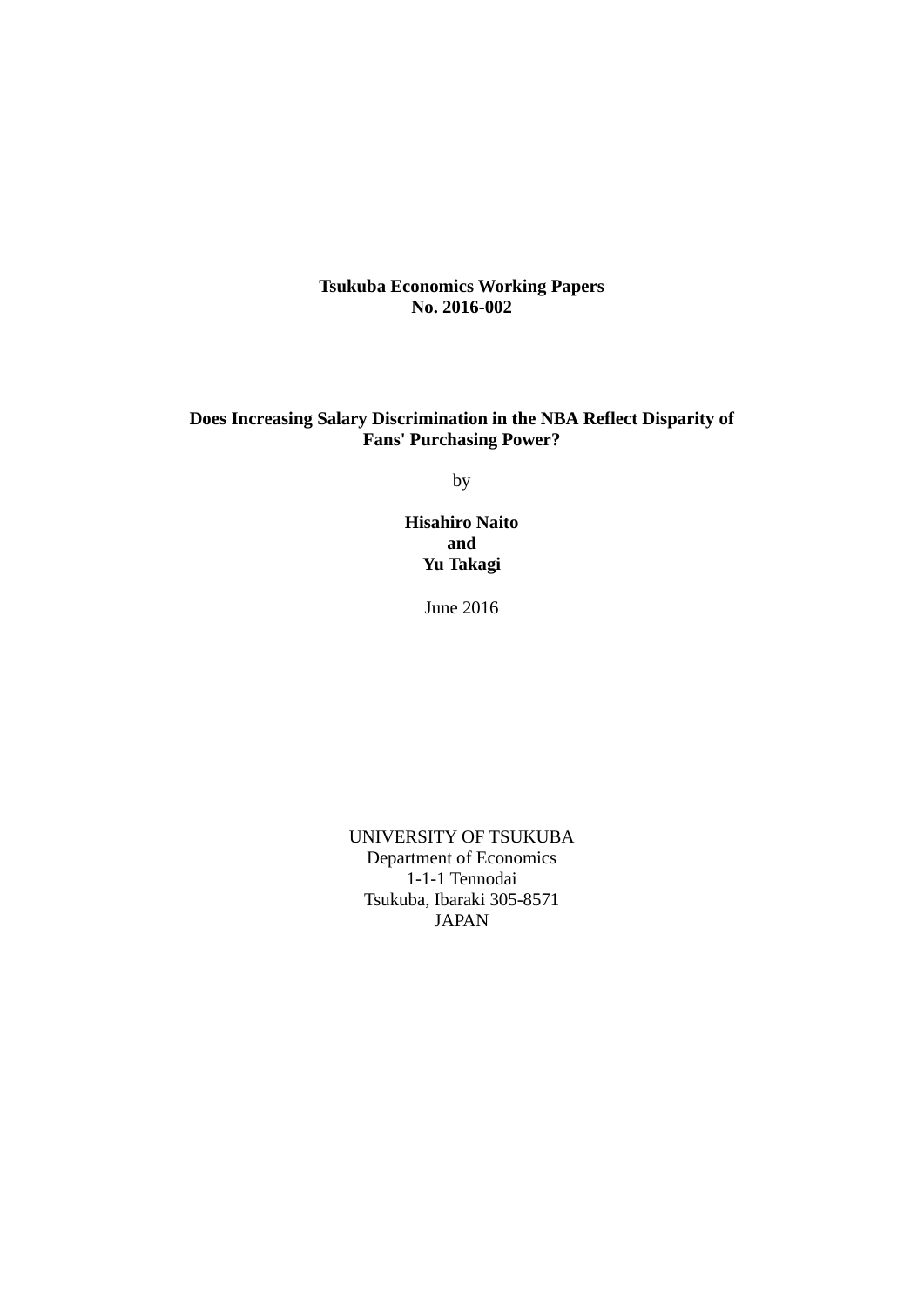# Does Increasing Salary Discrimination in the NBA Reflect Disparity of Fans' Purchasing Power?

Hisahiro Naito∗†‡

Department of Economics University of Tsukuba

Yu Takagi §

College of International Studies

University of Tsukuba

June 1, 2016

<sup>∗</sup>Address: Tennodai 1-1-1, Tsukuba, Ibaraki, 305-8573; e-mail: naito@dpipe.tsukuba.ac.jp †Corresponding author

<sup>‡</sup>This work was supported by a financial grant from the Ministry of Education, Science, Sports

and Culture(JSPS Kakenhi Grant Number 15K0351) and the faculty research fund.

<sup>§</sup>Address: Tennodai 1-1-1, Tsukuba, Ibaraki, 305-8573; e-mail: s1210369@u.tsukuba.ac.jp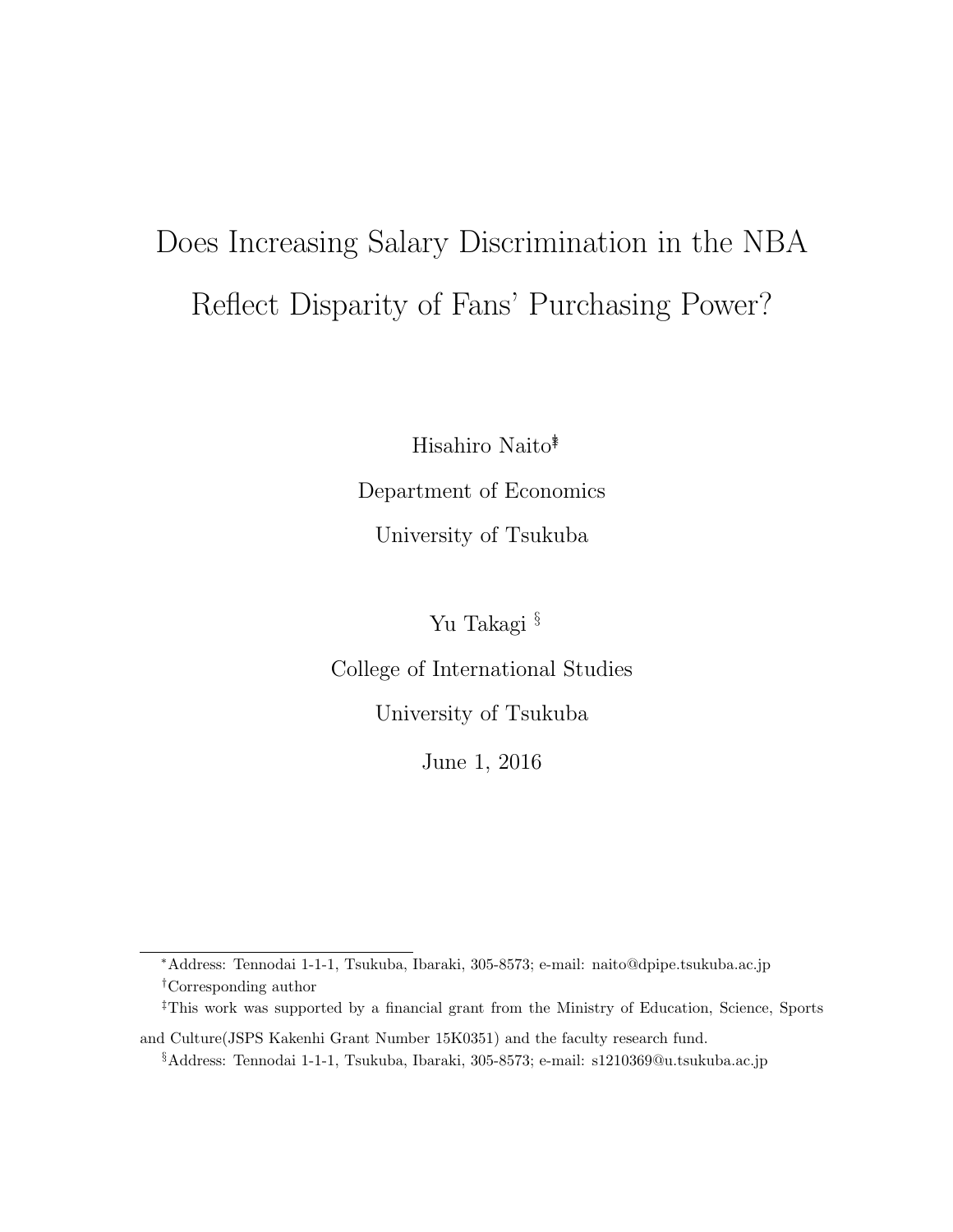#### Abstract

From the late 2000s, racial salary discrimination against black players emerged in the National Basketball Association (NBA) league. At the same time in the United States, the income gap between white and black citizens, which had been decreasing in the previous 20 years, stalled in the mid-2000s and started to increase again from the late 2000s. In this study, we examine whether increasing racial salary discrimination against black players in the NBA is a reflection of the non-shrinking disparity of purchasing power of white and black citizens. Using census data, we calculate the median income ratio of white and black males in each metropolitan area where at least one NBA team is located. Then, we examine whether the white premium of the salary of an NBA player is correlated with the median income ratio between white and black citizens of the metropolitan area where the player's team is located. We find that the white premium becomes higher in a metropolitan area where the median income gap is smaller. This suggests that the non-shrinking income gap between white and black citizens is not the cause of increasing salary discrimination against black players in the NBA in the late 2000s and 2010s.

JEL Classification: J71

Keywords: racial discrimination, NBA, labor markets, salary discrimination, black– white wage gap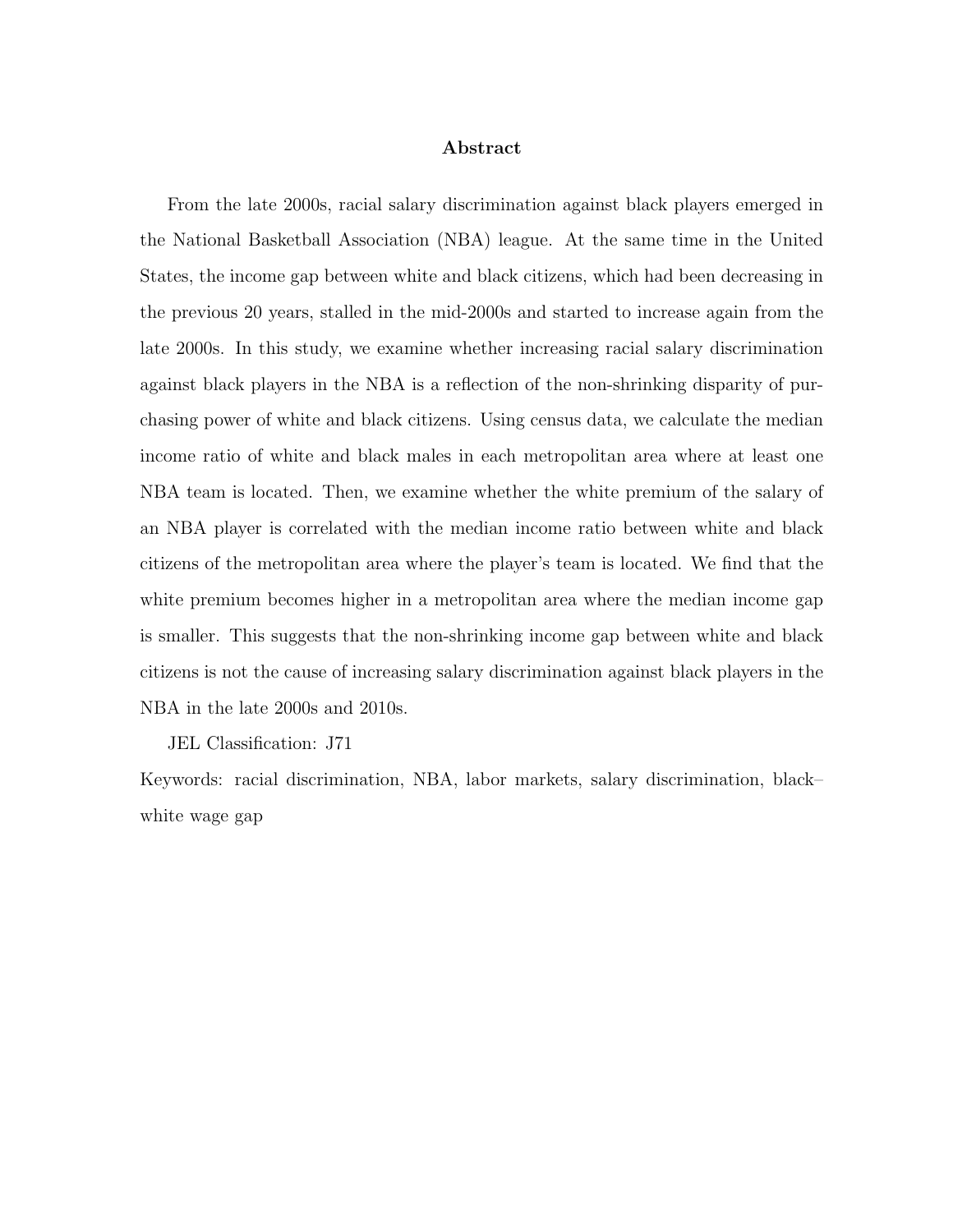### 1 Introduction

Racial discrimination in the National Basketball Association (NBA) league has attracted considerable attention in both the media and economics literature. For example, in April 2014, the owner of Los Angeles Clippers was banned from the NBA permanently and fined \$2.5 million for his racism comments. Kanazawa and Funk (2001) find that TV viewing is strongly affected by the ratio of white players in the team by examining viewing data in the 1996–1997 season. Price and Wolfers (2010) show that a referee prefers players whose race is the same as the referee when he or she makes a decision about a foul.

Regarding racial salary discrimination in the NBA, the past economic literature suggests that although there was racial salary discrimination against black players in the 1980s, from the 1990s, there was no racial salary discrimination against black players (for a comprehensive survey of the literature, see Kahn (2012)). The literature even suggests there is reverse racial salary discrimination (i.e., white players are discriminated against compared to black players (Yang and Lin, 2012; Ajilore, 2014)). However, using unbalanced panel data of salaries and productivity over a long period, we find that while in the 1980s and 1990s there was no discrimination against nonwhite players, from the late 2000s, there was significant salary discrimination against non-white players (Naito and Takagi, 2016). More specifically, we find that white players are paid 20–25 percent more than non-white player with similar characteristics in the late 2000s and 2010s, and that this result is robust to many specification checks, such as quantile regression and controlling sample selection, type of contracts, foreign players, and a team fixed effect interacted with a year dummy.<sup>1</sup>

<sup>&</sup>lt;sup>1</sup>Since the majority of non-white players are black players, we assume that black players represent non-white players. Our results do not change even if we restrict to the sample including only white and black players.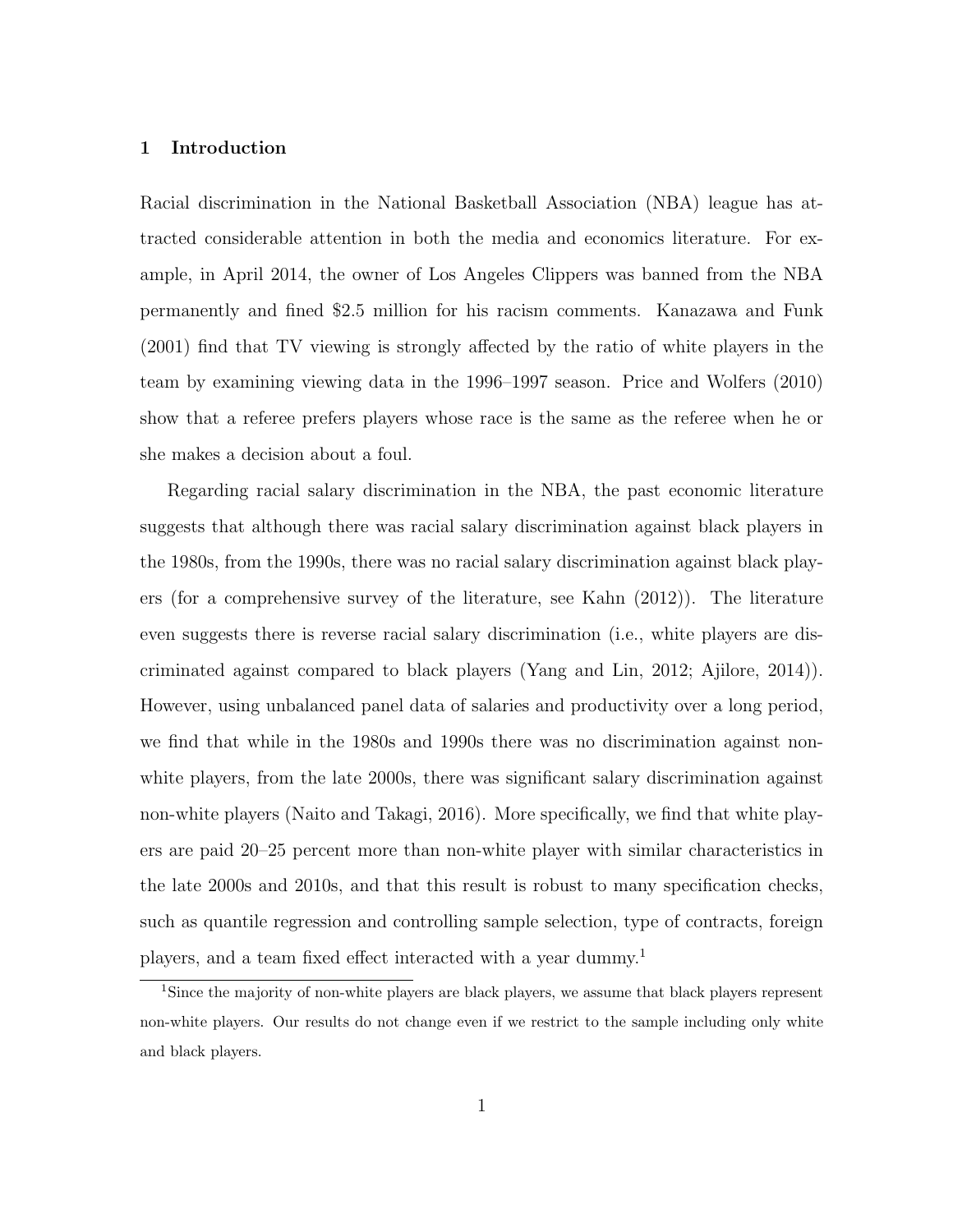A natural question arising from this finding is why racial discrimination started to arise in the NBA suddenly from the late 2000s. One hypothesis is that the increasing salary gap between white and non-white players in the NBA is a reflection of the increasing disparity of purchasing power between white and black fans. Interestingly, until the late 2000s, the median income ratio between white and black citizens was falling. However, since the late 2000s, it started to rise again (Figure 1). If each citizen prefers to see NBA players of their own race, the increasing salary discrimination against non-white players could be a reflection of the disparity of fans' purchasing power.

This study examines whether an increase of the racial salary gap between white and non-white players with similar characteristics in the NBA is a reflection of the income gap between white and non-white fans. To examine this hypothesis, we use census data from 1990, 2000, and 2010, which contain information on the income of residents of each metropolitan area where at least one NBA team is located. For each metropolitan area where at least one NBA team is located, we calculate the ratio of median income of black and white residents in the 1990, 2000, and 2010 census. Then, we check whether the white premium in the NBA is correlated with the increasing income gap between white and black residents of the metropolitan area of the team to which the players belong.

#### 2 Datasets

This study obtains information on salaries and players' productivity from several sources. We obtain information on the annual salaries of players from the ESPN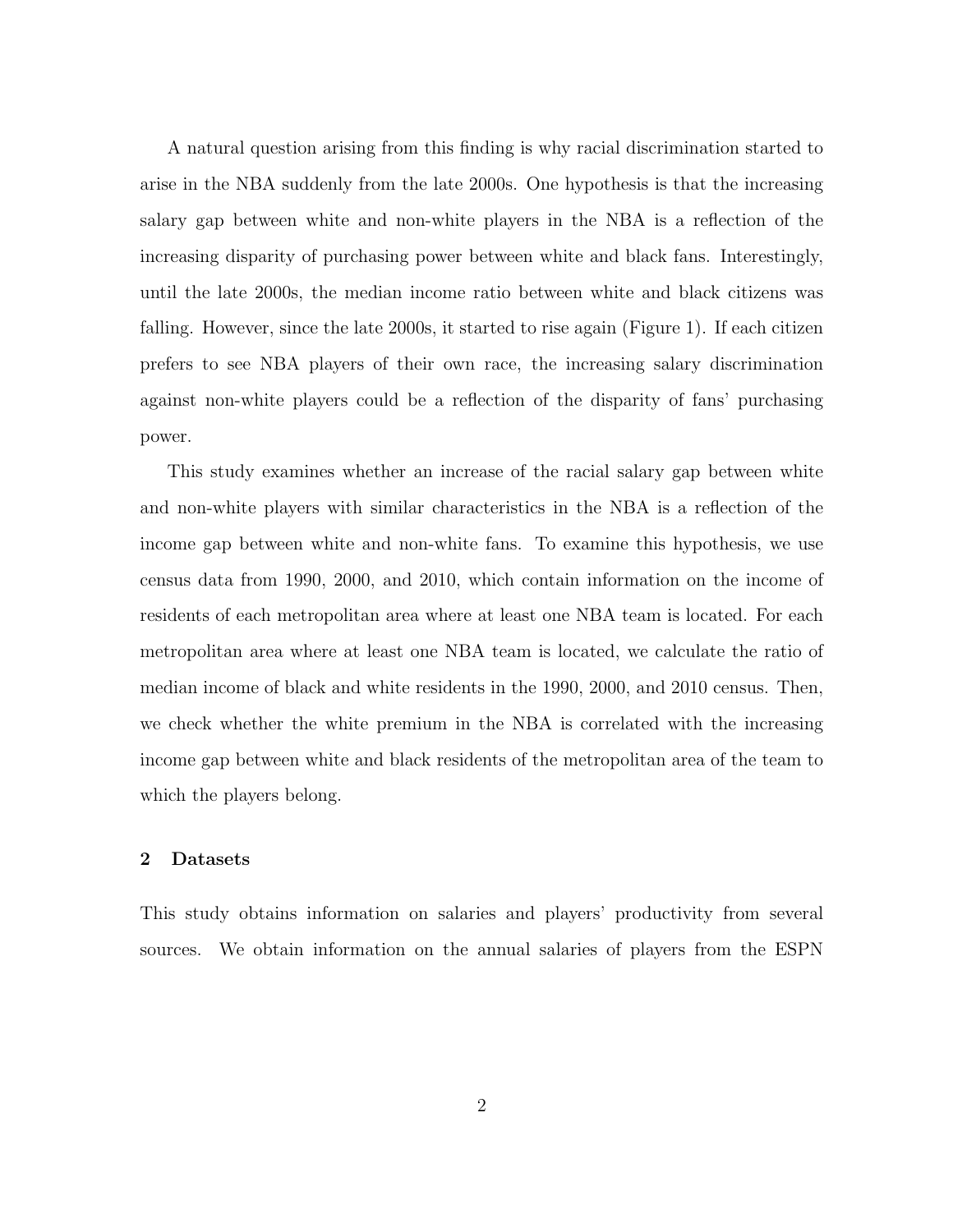salary-ranking website<sup>2</sup>, the NBA's reference website<sup>3</sup>, and a fan website<sup>4</sup>. For indexes of performance, birthplace, nationality, height, weight, and birth year, we collect information from the ESPN website and the reference website of the NBA players.<sup>567</sup> The salary data are available from the 1985–1986 to 2015–2016 seasons, except the 1986–1987 and 1989–1990 seasons.<sup>8</sup> We pick up observations where the starting year of the season is equal to the census year or is 1 year before or 1 year after the census year.<sup>9</sup> The median incomes of white and black residents in each metropolitan area are calculated from the census data, which are available from IPUMS USA $^{10}$ . Because we map the ratio of the median income of each metropolitan area calculated from the US census to the salary data, we drop the observations of Canadian teams.

## 3 Empirical model

First, we estimate the following equation separately for three different periods (1990– 1991, 1999–2001, and 2009–2011):

$$
\ln S_{ijt} = \beta_0 + \beta_1 White_i + \gamma_1 X_{1ijt} + \gamma_2 X_{2i} + \gamma_j + \gamma_t + \varepsilon_{ijt}
$$
\n<sup>(1)</sup>

where i is the index of the individual; j is the index of the team; and t is the index of the season. To simplify the notation, we define the year  $k$  to year  $k + 1$  season

<sup>3</sup>http://www.basketball-reference.com/players/

<sup>7</sup>For indexes of the performance of players, we use the 12 indexes. Those indexes are discussed in detail in Naito and Takagi (2016).

<sup>8</sup>For the 1986–1987 and 1989–1990 seasons, the player's Union and teams refused to release salary information due to a dispute.

<sup>9</sup>This implies that we pick up the 1990–1991, 1991–1992, 1999–2000, 2000–2001, 2001–2002, 2009– 2010, 2010–2011, and 2011–2012 seasons.

<sup>2</sup>http://espn.go.com/nba/salaries

<sup>4</sup>https://www.eskimo.com/~pbender/

<sup>5</sup>http://espn.go.com/nba/statistics

 $6$ http://www.basketball-reference.com/players/

 $10$ https://usa.ipums.org/usa/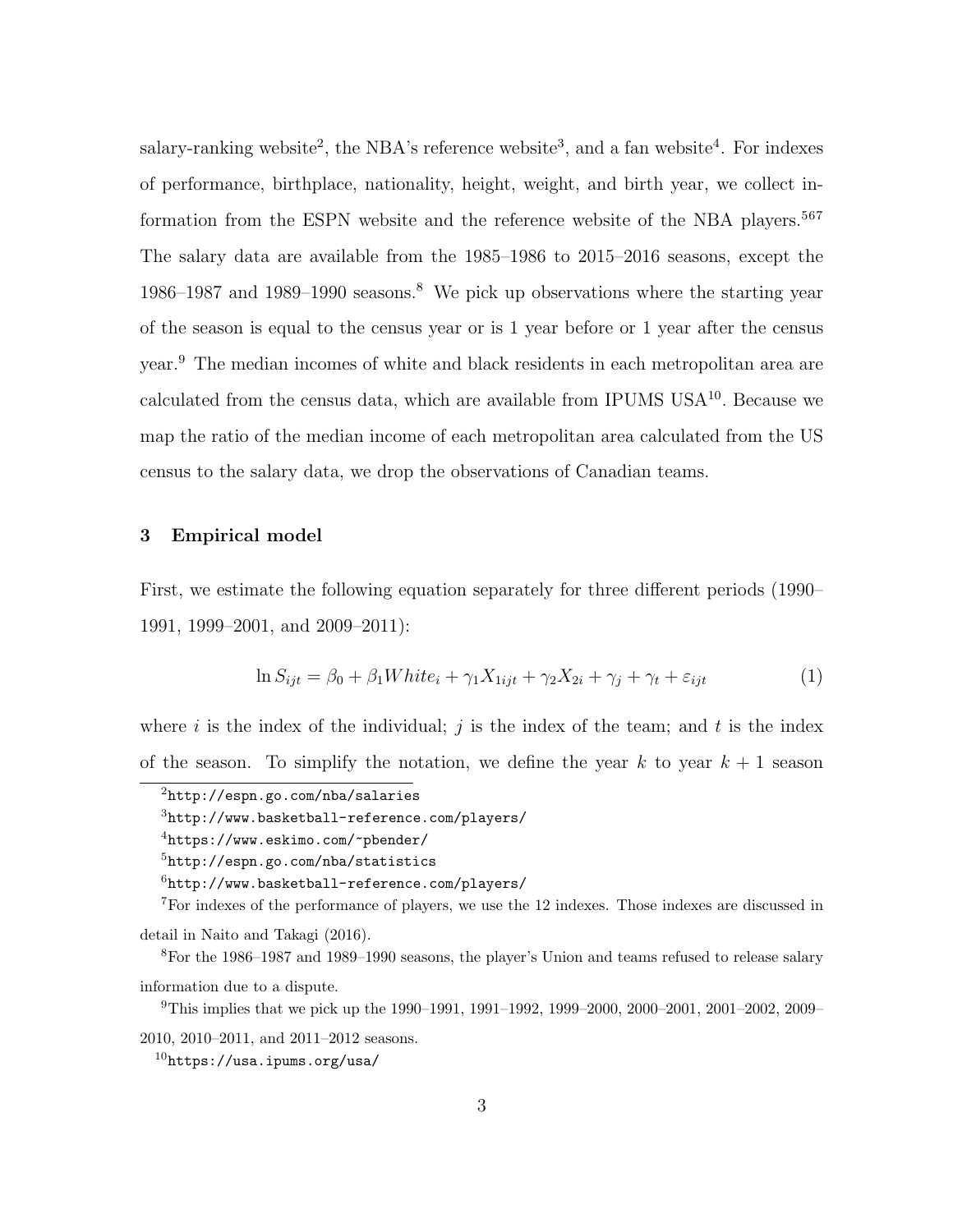as season  $k$ . As discussed in the preceding dataset section, we select the observation whose season is equal to the census year or 1 year before or 1 year after the census year<sup>11</sup>.  $X_{1,ijt}$  are the indexes of performance in season  $t-1$ . To avoid an endogeneity problem, we control the performance in season  $t-1$  instead of the performance in t.  $X_{2i}$  represents the time invariant player characteristics, such as height.  $\gamma_j$  is the team's time invariant fixed effect.  $\gamma_t$  is the time fixed effect.  $\beta_1$  is the white premium and shows the percentage premium of the salary of a white player over a black player with similar characteristics.

In the next step, we examine whether an increase of the white premium in the late 2000s and 2010s is associated with a change of income gap of white and black fans. To denote three separate periods (1990–1991, 1999–2001, and 2009–2011), we write 1990–1991, 1999–2001, and 2009–2011 as the 1990s, 2000s, and 2010s, respectively. Let  $T = \{1990s, 2000s, 2010s\}$ . Then, we estimate the following equation:

$$
\ln S_{ijt} = \beta_0 + \sum_{k \in T} \beta_{1,k} White_i D_t^k + \sum_{k \in T} \beta_{2,k} White_i Std\_gap_{jt} D_t^k
$$
  
 
$$
+ \gamma_1 X_{1ijt} + \gamma_2 X_{2i} + \gamma_j + \gamma_t + \varepsilon_{ijt}
$$
 (2)

 $D_t^{1990s}$  is the dummy variable indicating whether t belongs to the first period (1990– 1991). It is equal to 1 if  $t=1990$  or 1991, and 0 otherwise.  $D_t^{2000s}$  is a dummy variable indicating whether t belongs to the second period  $(1999-2001)$  and is equal to 1 if  $t=1999, 2000,$  or 2001, and 0 otherwise.  $D_t^{2010s}$  is a dummy variable that is equal to 1 if  $t=2009$ , 2010, or 2011, and 0 otherwise. Std-gap<sub>jt</sub> is the standardized income gap between black and white citizens and is defined as

$$
Std\_gap_{jt} = (gap_{jt} - \overline{gap_{jt}}) / sd\_gap.
$$
\n(3)

<sup>&</sup>lt;sup>11</sup>The salary data of the 1989-1990 season are not available due to a dispute between players and the owners of the NBA.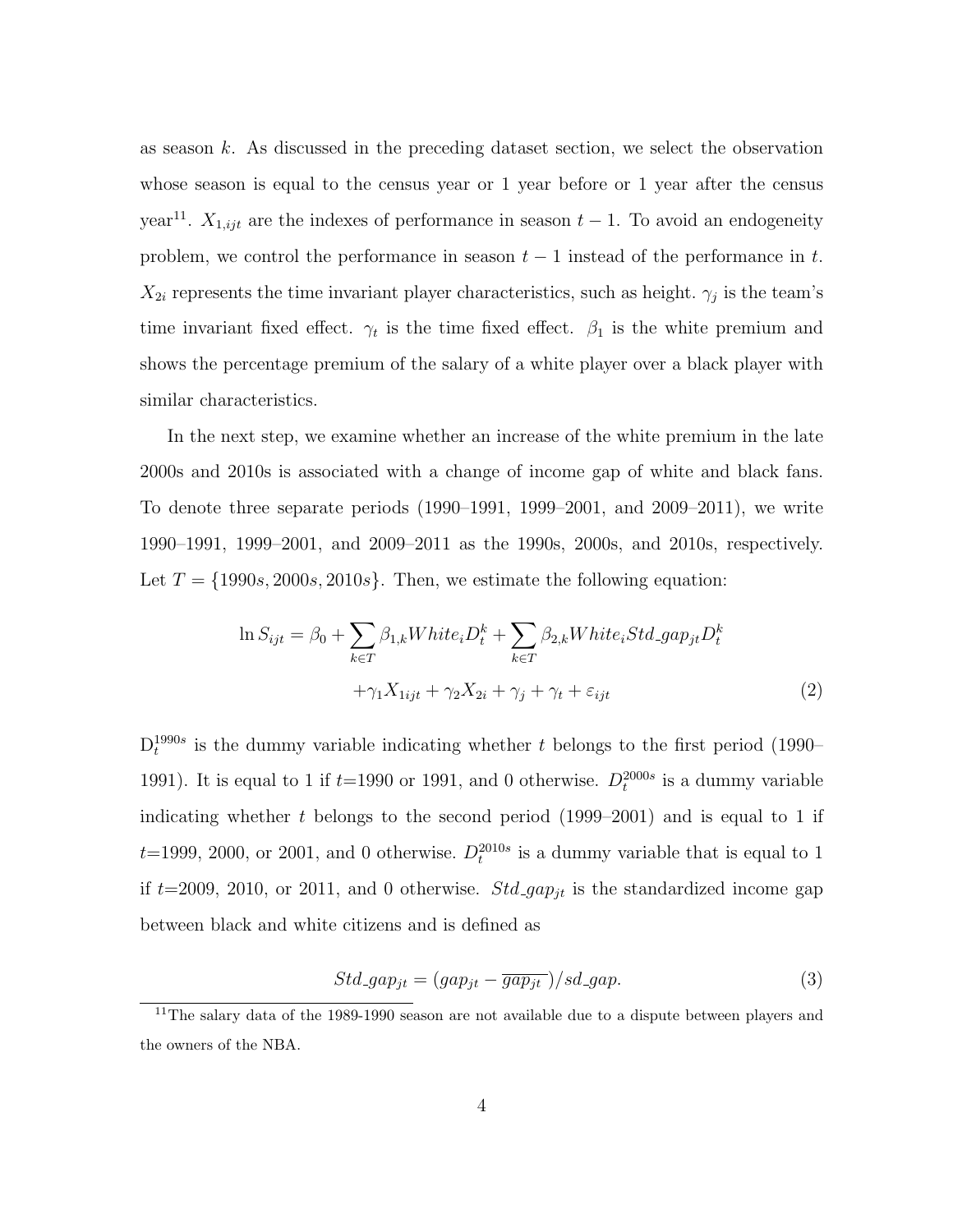$gap_{jt}$  is the median income ratio of male white citizens to male black citizens in year t in the metropolitan area where team j is located. The term  $\sum_{k \in T} \beta_{1,k} White_i D_t^k$  in equation (2) allows the coefficients of the white dummy to be different in three separate periods (1990–1991, 2009–2001, and 2009–2011). The term  $\sum_{k \in T} \beta_{2,k} White_iStd\_gap_{jt}D_t^k$ allows the coefficients of the white dummy to be dependent on the income gap between white and black citizens in three separate periods. To calculate the median income in each metropolitan, we restrict citizens to those aged from 23 to 60 years. For the season when the census is conducted, we use the census data to calculate the median income. For the season when the census is not conducted, we use the closest census data. For example, to calculate  $gap_{it}(t = 2009, 2011)$ , we use the median income ratio calculated from the census in 2010. For  $gap_{jt}(t = 1999, 2001)$ , we use the ratio of the median income between white and black citizens calculated from the census in 2000. Similarly, for  $gap_{it}(t= 1991)$ , we use the census in 1990.  $\overline{gap_{it}}$  is the sample mean of  $gap_{jt}$ . sd\_gap is the sample standard deviation of  $gap_{jt}$ . In equation (2), we do not include the term  $White_i$  and  $White_iStd\_gap_{jt}$  themselves owing to multi-collinearity. Our main interest is  $\beta_{2,2010s}$ , which shows how much the percentage of the white premium increases when the white–black income ratio increases by one standard deviation. If the increasing white premium is a reflection of the disparity of purchasing power of white and black citizens, then  $\beta_{2,2010s}$  should be positive.

# 4 Result

Table 1 shows the estimation results. In columns  $(1)$ – $(3)$ , we estimate the white premium in three separate samples (1989–1991, 1999–2001, and 2009–2011). As shown in our previous study (Naito and Takagi, 2016), the columns  $(1)-(3)$  indicate that the white premium is statistically and economically significant only in the 2009–2011 sample. Column (1) shows that in 2009–2011, white players were paid 28 percent more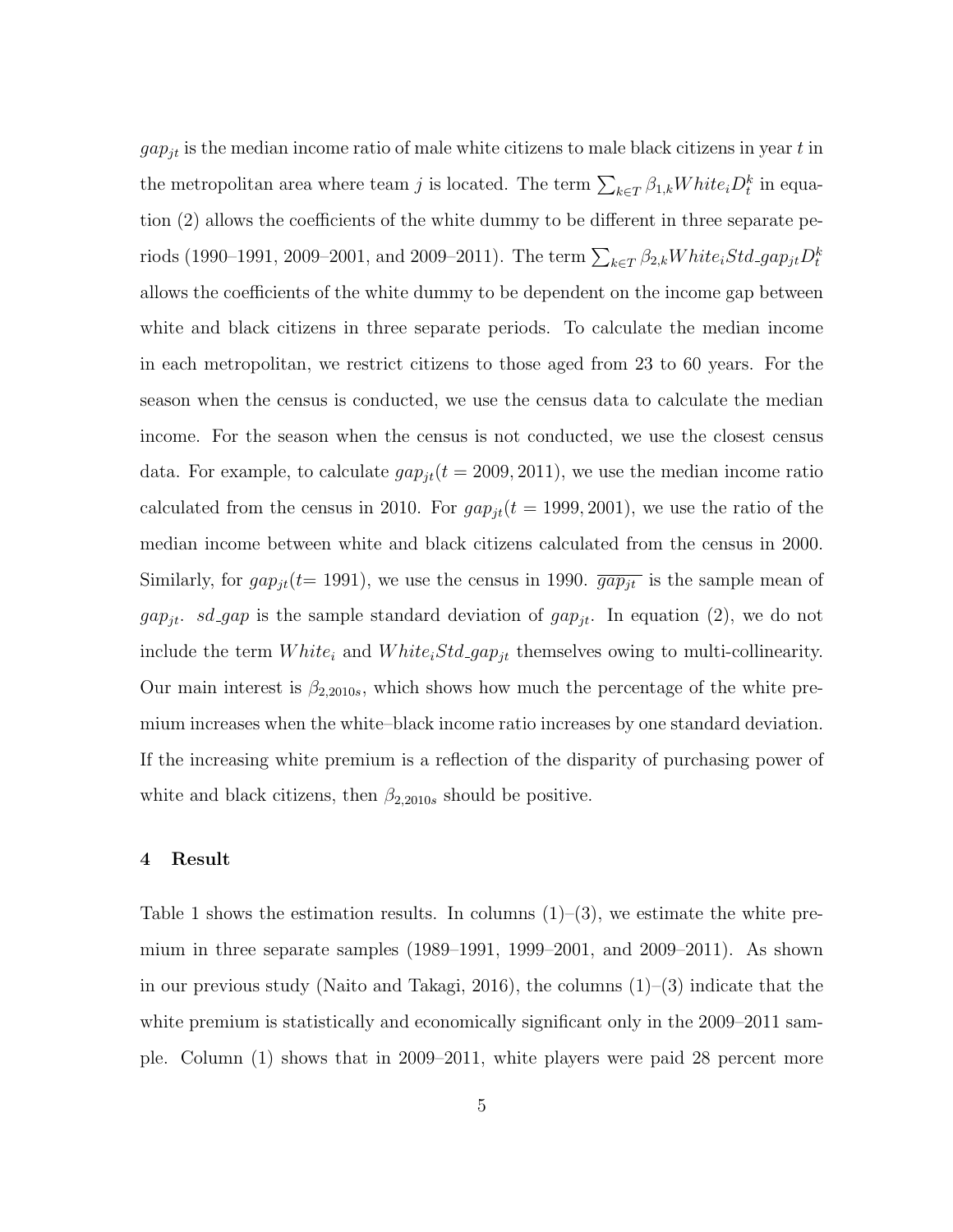on average than non-white players with similar characteristics. In column (4), we estimate the white premium by pooling the three samples and allowing the white premium to vary in each decade. Columns (5) and (6) examine the hypothesis that increasing salary discrimination is a reflection of the disparity of fans' purchasing power. Columns (5) and (6) show that in an area where the ratio of the median income of white and black males is one standard deviation larger, the white premium is 9 percent lower. In columns  $(1)$ – $(6)$ , we assume that the error term is clustered for the same player. In column (7), we assume that the error term is clustered at the metropolitan area $\times$ period. We do so because  $Std\_gap_{it}$  is the same for the same metropolitan area and the same period. Column (7) shows that the statistical significance does not change even when we change the assumption on clustering. The results from columns  $(4)$ – $(7)$ suggest that the non-shrinking income gap between white and black males is not the cause of increasing salary discrimination against black players in the NBA.

#### 5 Conclusion

In the late 2000s and 2010s, salary discrimination against black players became significant in the NBA. White players were paid about 27 percent more than black players with similar characteristics in the 2010s. Concurrently, around the mid-2000s, the declining trend in the white–black income gap stalled and from the late 2000s, started to increase.

This study examined whether increasing salary discrimination against black players is a reflection of a change of the purchasing power of white and black citizens. Contrary to our prediction, we find that the income gap between white and black residents is not the reason for the increasing salary gap between white and black NBA players. Thus, the cause of increasing salary discrimination against black players remains unclear.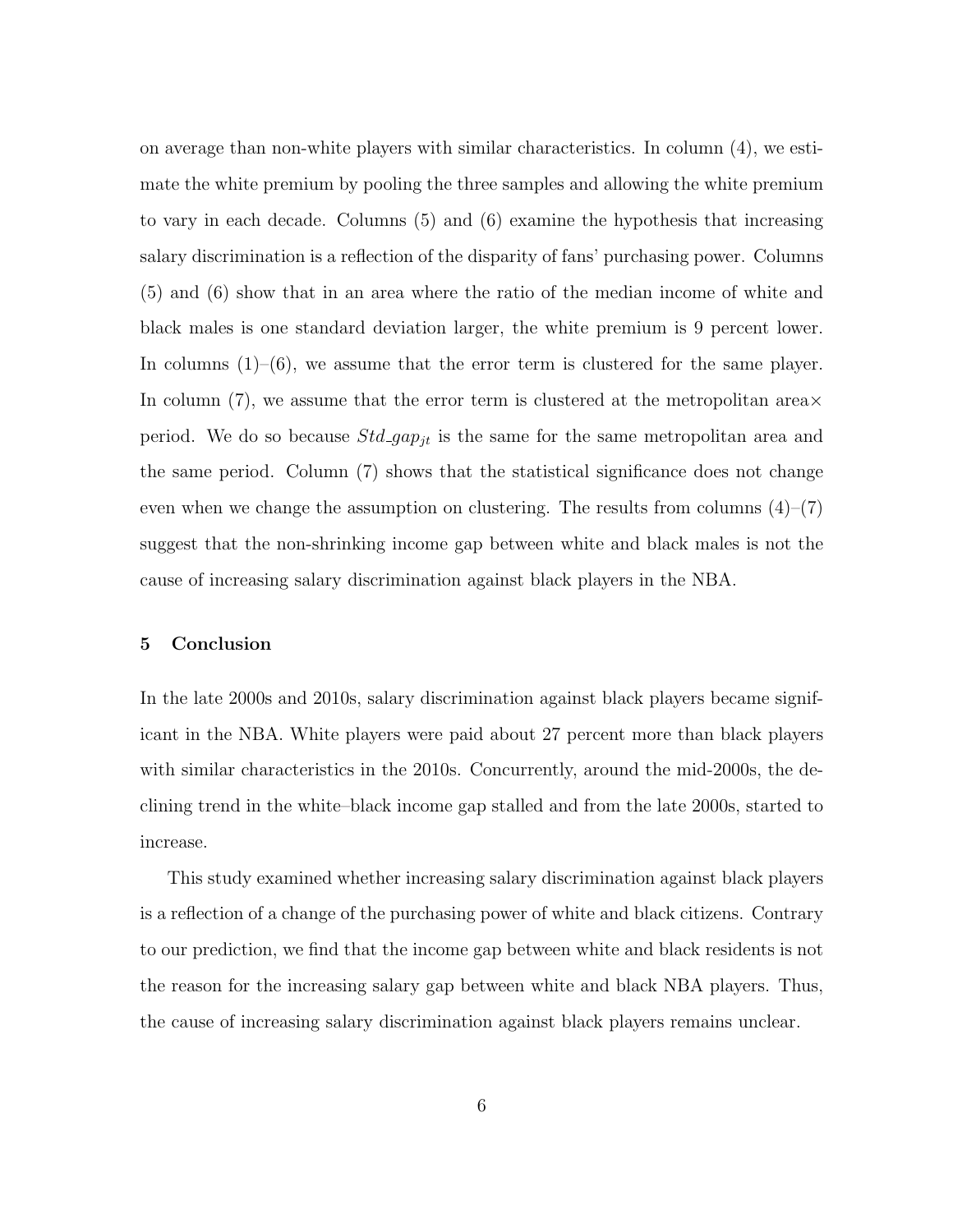| Table 1: Estimated Coefficients of Main Variables of Interest |            |           |           |            |             |            |             |
|---------------------------------------------------------------|------------|-----------|-----------|------------|-------------|------------|-------------|
| Variables                                                     | (1)        | (2)       | (3)       | (4)        | (5)         | (6)        | (7)         |
| white                                                         | $0.276***$ | 0.0977    | 0.0143    |            |             |            |             |
|                                                               | (0.0897)   | (0.0897)  | (0.0727)  |            |             |            |             |
| white $\times$ 2010s dummy                                    |            |           |           | $0.259***$ | $0.263***$  | $0.319***$ | $0.319***$  |
|                                                               |            |           |           | (0.0875)   | (0.0875)    | (0.0916)   | (0.0966)    |
| white $\times$ 2000s dummy                                    |            |           |           | 0.0444     | 0.0406      | 0.0636     | 0.0636      |
|                                                               |            |           |           | (0.0916)   | (0.0918)    | (0.0975)   | (0.102)     |
| white $\times$ 1990s dummy                                    |            |           |           | 0.106      | 0.107       | $-0.0144$  | $-0.0144$   |
|                                                               |            |           |           | (0.0703)   | (0.0705)    | (0.0719)   | (0.0799)    |
| white×2010s dummy×Standardized income                         |            |           |           |            | $-0.0989**$ | $-0.0916*$ | $-0.0916**$ |
| gap                                                           |            |           |           |            | (0.0473)    | (0.0476)   | (0.0400)    |
| white $\times$ 2000s dummy $\times$ Standardized income       |            |           |           |            | 0.00631     | 0.0112     | 0.0112      |
| gap                                                           |            |           |           |            | (0.0967)    | (0.0967)   | (0.0844)    |
| white $\times$ 1990s dummy $\times$ Standardized income       |            |           |           |            | 0.0204      | 0.0203     | 0.0203      |
| gap                                                           |            |           |           |            | (0.0530)    | (0.0460)   | (0.0393)    |
| season dummy $\times$ player characteristics                  | No         | No        | No        | No         | No          | Yes        | Yes         |
|                                                               |            |           |           | 1990-1991, | 1990-1991,  | 1990-1991, | 1990-1991,  |
| sample seasons                                                | 2009-2011  | 1999-2001 | 1990-1991 | 1999-2001, | 1999-2001,  | 1999-2001, | 1999-2001,  |
|                                                               |            |           |           | 2009-2011  | 2009-2011   | 2009-2011  | 2009-2011   |
| N                                                             | 983        | 959       | 547       | 2,489      | 2,489       | 2,489      | 2,489       |
| R-squared                                                     | 0.521      | 0.607     | 0.597     | 0.618      | 0.618       | 0.650      | 0.650       |

Notes: The year t to year t+1 season is defined as season t. The 2010s dummy is equal to 1 if the season is 2009, 2010, or 2011. The 2000s dummy is equal to 1 if the season is 1999, 2000, or 2001. The 1990s dummy is defined similarly. The data for the 1989 season are not available owing to a dispute between players and owners. Standardized income gap is the standardized ratio of the median income of white and black males aged 23–60 years. Clustering robust standard errors are in parentheses. All specifications are clustered at the player's level except (7). In (7), it is assumed that the error term is clustered within the metropolitan area  $\times$  period, where period is defined as 1990–1991, 2009–2011, or 2009–2011. All regression specifications include the indexes of performance, weight, height, team fixed effect, and season fixed effect as additional explanatory variables. In addition, specifications (4)–(7) include standardized income gap as an explanatory variable.

\*\*\* p<0.01, \*\* p<0.05, \* p<0.1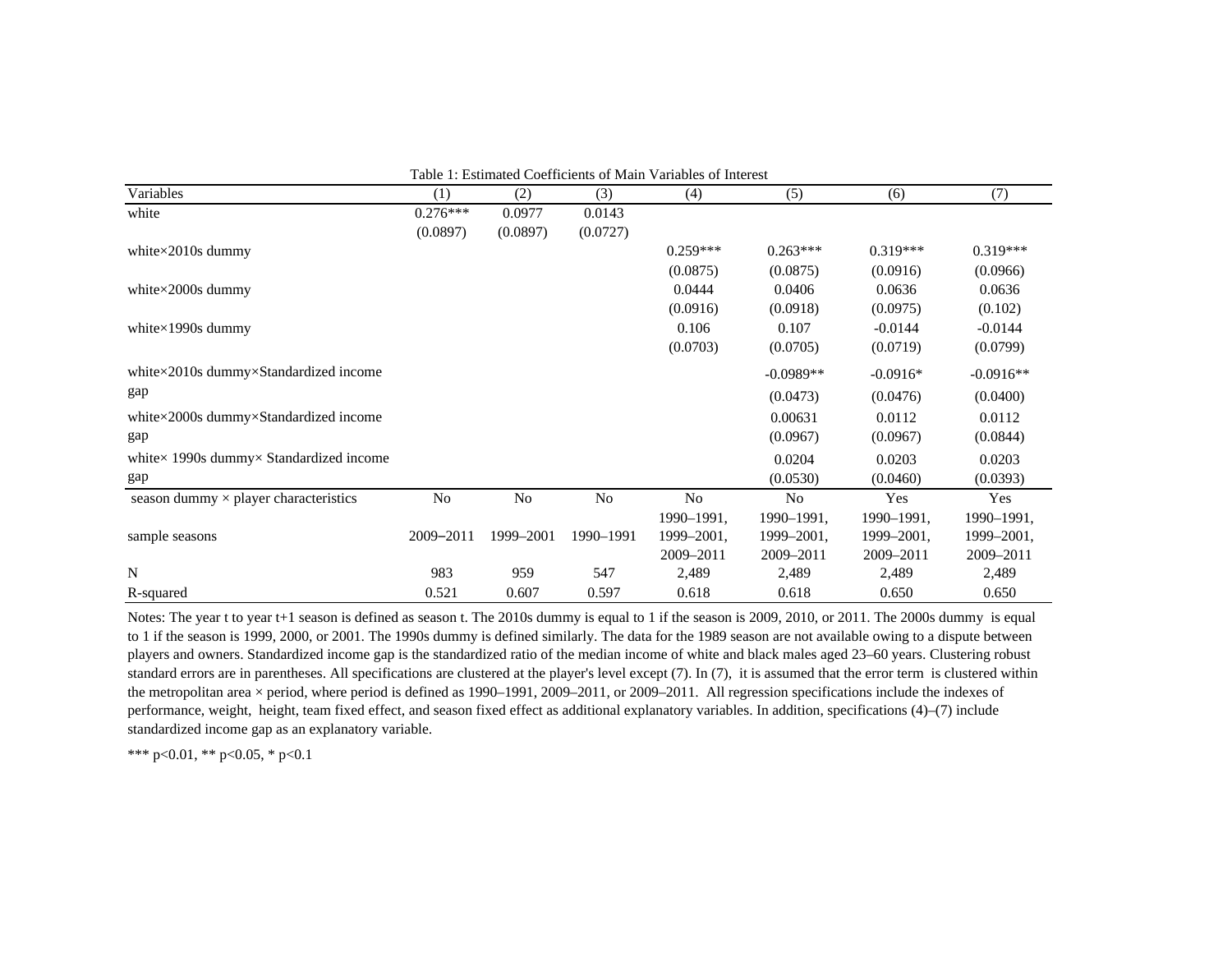

Figure 1: White at year t plots the coefficient of the white dummy when the log of salary is regressed on the white dummy and other covariates using the sample of year  $t$ . The median income ratio plots the ratio of the median income of male white and black citizens aged 23 to 60 years, calculated from the CPS data.

# References

- Ajilore, Olugbenga, "Do white NBA players suffer from reverse discrimination?,"Economics Bulletin, 2014,1, 558–566.
- Kahn, Lawrence M, "The Economics of Discrimination: Evidence from Basketball," in Stephen Shmanske and Leo Kahane, eds., The Oxford Handbook of Sports Economics Volume 2: Economics through Sports, Vol. 2, Oxford University Press, 2012, pp. 21–38.
- Kanazawa, Mark T and Jonas P Funk, "Racial discrimination in professional basketball: Evidence from Nielsen ratings,"Economic Inquiry, 2001,39 (4), 599–608.
- Naito, Hisahiro and Yu Takagi, "Is Racial Salary Discrimination Disappearing in the NBA? Evidence from Data during 1985–2015,"Tsukuba Economics Working Papers, April 2016,2016-001, 1–28.